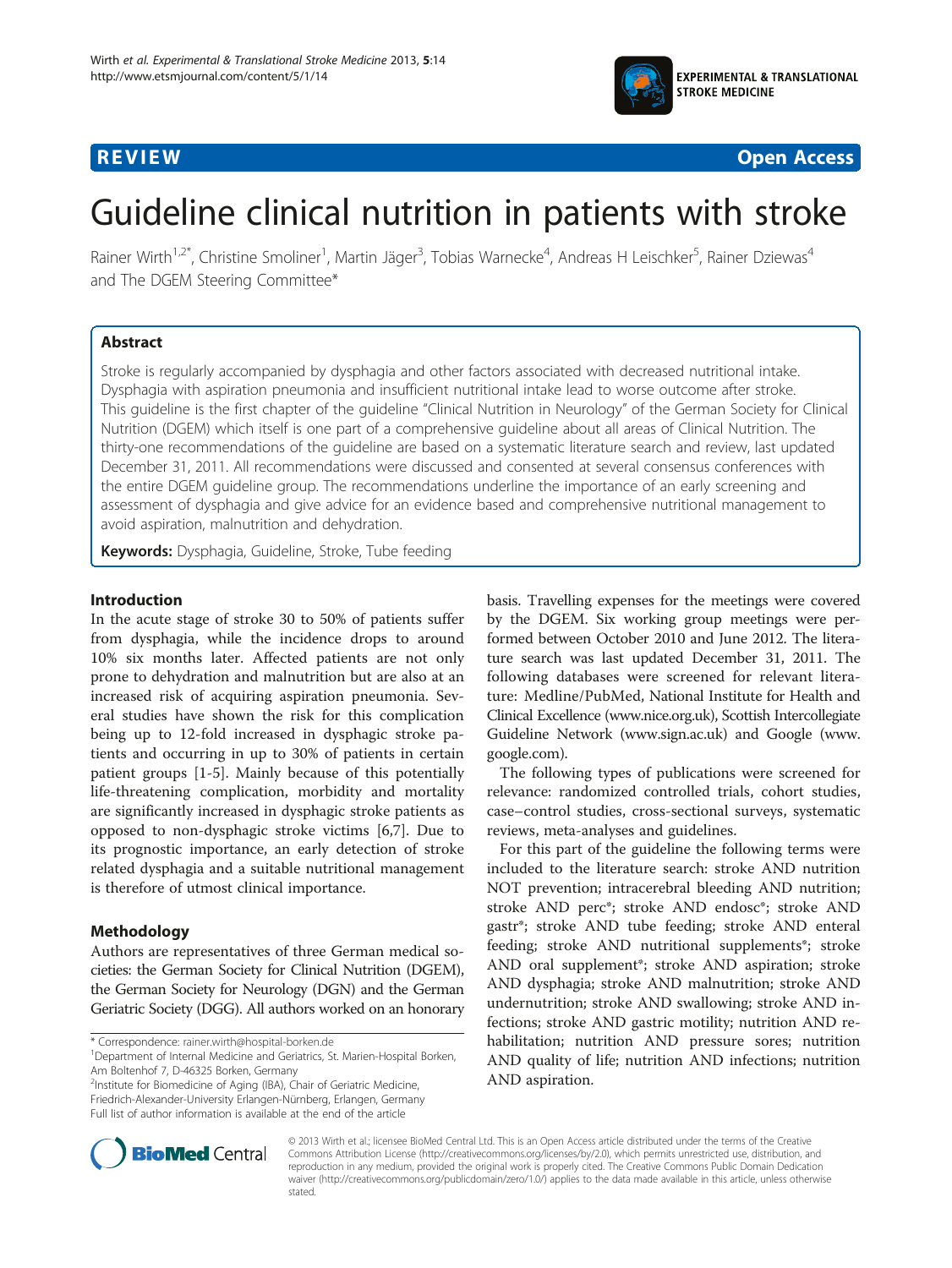Evidence levels of every publication were adapted from AHCPR [[8](#page-8-0)] and were graded as follows:

Ia: Evidence obtained from meta-analysis of randomized controlled trials (RCTs)

Ib: Evidence obtained from at least one randomized controlled trial (RCT)

IIa: Evidence obtained from at least one well designed controlled study without randomisation

IIb: Evidence obtained from at least one well designed "quasi-experimental" study

III: Evidence obtained from well-designed nonexperimental descriptive studies such as comparative

studies, correlation studies and case studies

IV: Evidence obtained from expert committee reports and/or opinions or clinical experience of respected experts on the field

The evidence grade of recommendations was suggested by the working group based on the evidence available and the clinical relevance. The proposal of the working group was presented to an anonymous internet based voting procedure with all guideline working group members of DGEM. If the agreement of the internet voting was less than 95%, the suggested recommendations were discussed, adapted and again anonymously voted during two consensus conferences. Recommendations with scarce evidence, which however are important for clinical routine could be upgraded one level on decision of the consensus conference. The grading of recommendations was adapted from AHCPR [\[8](#page-8-0)].

#### Grade A (good evidence)

Requires at least one randomized controlled trial as part of a body of literature of overall quality and consistency addressing the specific recommendation.

#### Grade B (fair evidence)

Requires the availability of well conducted clinical studies but no randomized clinical trials on the topic of the clinical recommendation.

#### Grade C (poor evidence)

Requires evidence obtained from expert committee reports or opinions and/or clinical experience of respected experts. Indicates the absence of directly applicable clinical studies of good quality.

#### CCP = clinical consensus point

Decision of the consensus conference, due to strong clinical evidence without evidence from clinical trials. The methodological approach is extensively described by the association of German scientific medical societies (AWMF) [\[9](#page-8-0)].

This guideline is a translation of the first chapter of the German DGEM-guideline "Clinical Nutrition in Neurology", which is one chapter of the comprehensive DGEM-guideline "Clinical Nutrition". In addition, it has to be mentioned that the short part about screening and assessment of the nutritional state was added from the previous version of the guideline (recommendation 10 and 11) [[10](#page-8-0)], because the actual DGEM-guideline includes an entire chapter on nutritional screening and assessment, which is to extensive to be cited here and not specifically designed for stroke patients.

# Screening and assessment for dysphagia in stroke patients

#### Which methods should be used for dysphagia screening? How should the risk of aspiration be evaluated? Recommendation 1

A formalised screening for dysphagia should be performed in all stroke patients (B).

A formalised screening for dysphagia should be carried out in all acute stroke patients as part of the initial examination or upon arrival of the patient on the hospital ward/stroke unit, i.e. normally within a few hours after hospital admission. The following three methods have been evaluated in acute stroke patients and may be considered.

- Water-Swallowing-Test (WST). Several different protocols have been suggested and published with the main difference being the amount of water chosen for the swallowing screening [[11](#page-8-0)-[17\]](#page-8-0). Based on the SIGN-guidelines, a 50 ml-WST may be recommended for the use in daily routine. In case that clinical signs of aspiration occur during the testing, the WST is considered positive. Due to the overt risk of aspiration, the patient is kept nil by mouth and more sophisticated diagnostic procedures are initiated (see below). In case the patient passes the WST, oral feeding may be started, although concrete dietary recommendations are not deducible from this test. Therefore patients should continuously be observed during feeding for the occurrence of coughing and chest infection.
- Multiple-Consistency-Test. Originally published as "Gugging Swallowing Screen (GUSS)", this multipleconsistency-test has the important advantage over the WST that it results in detailed recommendations for dietary management [\[18\]](#page-8-0). The GUSS is designed as a stepwise procedure enabling a graded rating of dysphagia with separate evaluations for nonfluid and fluid textures. As a result of this test dysphagia is graded in one of four categories (severe, moderate, mild or no dysphagia). For each severity code a special diet and further strategies are recommended.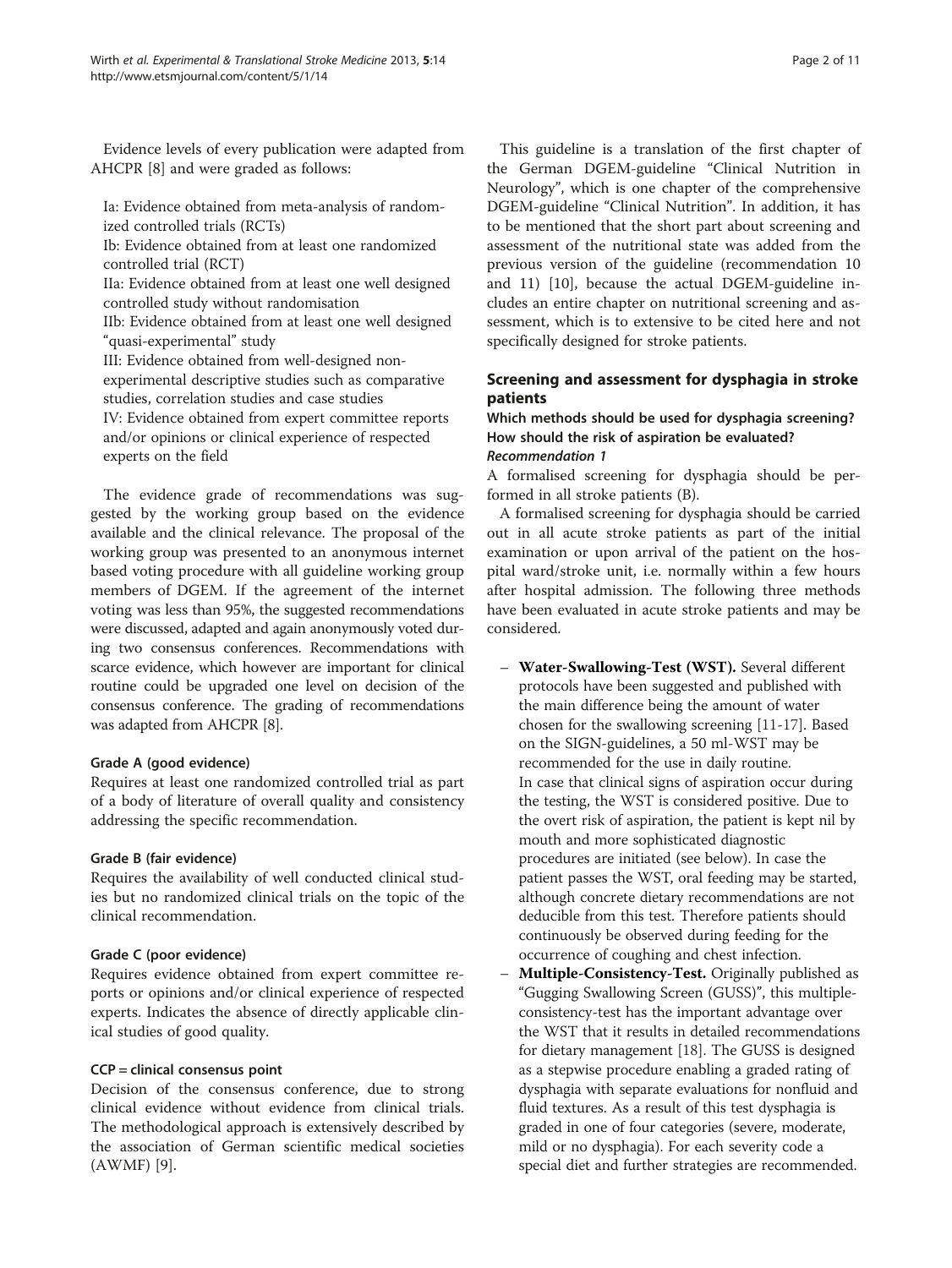– Swallowing-Provocation-Test (SPT). The swallowing-provocation-test (SPT) examines exclusively the involuntary swallowing reflex by bolus injection of 0.4 ml of distilled water through a small nasal catheter into the oropharynx. The SPT is considered normal if the time from water injection to reflexive swallowing is equal or below three seconds. If the swallowing reflex is delayed for more than three seconds, the test is abnormal and the patient is deemed to be at risk of aspiration.

During the last years, the importance of dysphagia screening in patients with acute stroke has been supported by different, methodologically heterogeneous studies. Several prospective observational studies showed associations between a pathological dysphagia screening and an increased incidence of pneumonia [[19](#page-8-0),[20](#page-8-0)] as well as a reduction of infectious complications after implementation of a systematic screening [[20,21](#page-8-0)]. Hinchey and co-workers found in a large prospective, multicenter, observational study  $(N = 2532)$  that acute care institutions with a formal dysphagia screening show lower rates of pneumonia and mortality than institutions without such a formal arrangement [\[22](#page-8-0)].

In spite of this evidence, the impact of bed-side dysphagia screening, in particular the accuracy of the WST (Water Swallow Test) has been repeatedly questioned during recent years. Two meta-analyses of Ramsey et al. and Bours et al. suggested that when compared to VFSS (videofluorosopic swallowing study) or FEES (fiberoptic endoscopic evaluation of swallowing) the sensitivity of the WST for detecting aspiration is markedly below 80% in nearly all reviewed studies [[23,24\]](#page-8-0). This observation also applies to specificity and negative and positive predictive values [[23](#page-8-0),[24](#page-8-0)].

The multiple-consistency test according to the GUSS protocol has been evaluated in one prospective study [[18\]](#page-8-0) and performed with a sensitivity of 100% and a specificity of 50% when compared to FEES. Therefore this test seems to be more accurate in detecting dysphagic stroke patients than all versions of the simple WST. The main disadvantage of the GUSS protocol consists in its low specificity due to which dietary recommendations may be more restrained and nasogastric tubes may be inserted more often than actually necessary.

Subsequent to two smaller and retrospective studies [[25,26](#page-8-0)] the SPT was prospectively evaluated in a collective of acute stroke patients [[27](#page-8-0)]. When compared to FEES, the SPT had a sensitivity of 74.1% and a specificity of 100% for detecting aspiration. Due to its moderate sensitivity the SPT should not be used as stand-alone screening tool. However, given its high specificity, the SPT may be used as complement to other screening tools.

Several authors have suggested that pulse oxymetry may provide a useful non-invasive method of bedside swallowing testing [[28](#page-8-0)-[32\]](#page-8-0). In recent times however, this assumption has been rebutted by several studies [\[33](#page-8-0)[-36](#page-9-0)]. Therefore, pulse oxymetry, whether alone or in combination with a WST, is not recommended for bedside dysphagia screening in stroke patients.

Finally, it has been suggested that an impaired pharyngeal sensation may be a suitable predictor of aspiration risk in stroke patients [[37\]](#page-9-0). However, there is only one older study, which featured some methodological limitations, in support of this approach [\[15](#page-8-0)]. Therefore, and in agreement with the conclusion of Bours and co-workers [\[24](#page-8-0)], assessment of pharyngeal sensation is not recommended as screening tool for stroke-related dysphagia.

# In which patients is assessment of dysphagia indicated? Recommendation 2

All stroke patients failing the dysphagia screening should be evaluated with a more thorough assessment of swallowing function (B).

#### Recommendation 3

Stroke patients without pathological findings in the initial bedside dysphagia screening should be referred to a further swallowing assessment if other known clinical predictors of dysphagia are present, such as a severe neurological deficit, marked dysarthria or aphasia or a distinct facial palsy (B).

Due to the insufficient sensitivity of most published screening procedures or missing replication studies, stroke patients without pathological findings in the initial bedside testing should be referred to a further swallowing assessment if other known clinical predictors of dysphagia are present, such as a severe neurological deficit, marked dysarthria or aphasia or a distinct facial palsy [[19](#page-8-0)[,38,39\]](#page-9-0).

# Which methods should the used for the assessment of dysphagia?

#### Recommendation 4

Clinical bedside assessment (CBA): The CBA may be performed by trained personnel, typically a speech language pathologist, according to a standardised protocol (C).

#### Recommendation 5

Instrumental assessment of dysphagia: The limitations of clinical testing, in particular insufficient detection of silent aspiration and poor information on the efficacy of an intervention imply that a reliable, timely and cost effective instrumental swallow evaluation might be useful in acute stroke patients. Both VFSS and FEES may be used to this end (C).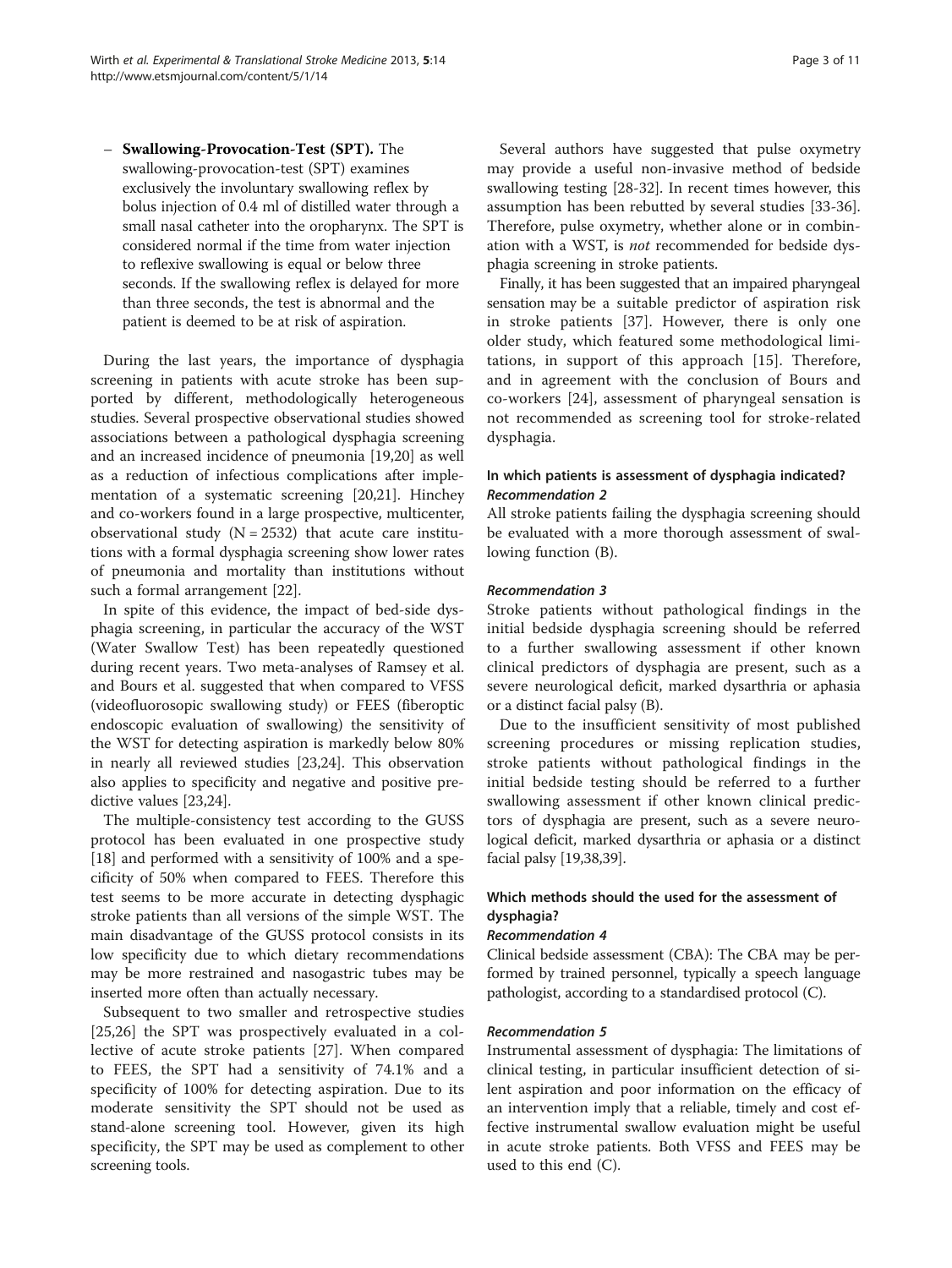#### Recommendation 6

Assessment of dysphagia should be carried out as early as possible (CCP).

The CBA published by Logemann contains 28 items and has been tested for inter- and intra-rater reliability [[40\]](#page-9-0). Alternatively, other standardized protocols may be taken into consideration.

VFSS has long been regarded as gold standard in the assessment of dysphagia. VFSS dynamically visualizes the oral, pharyngeal and esophageal phases of swallowing. By using non-ionic contrast agents the risk of pulmonary complications in patients at risk of aspiration is minimized [\[41](#page-9-0)]. VFSS provides a comprehensive assessment of swallowing, determining not only whether the patient is aspirating but also why. Furthermore, it allows for experimentation with different textures, postures and manoeuvres suggested to improve the safety and efficiency of the swallow [[42](#page-9-0)]. Penetration and aspiration are ideally graded according to the rating scale of Rosenbek et al. [[43](#page-9-0)].

FEES is an instrumental assessment of swallowing using a flexible nasolaryngoscope which is passed through the nares, over the velum into the pharynx. Recent studies suggest that in patients with acute stroke FEES is a safe, reliable and predictive tool of dysphagia assessment [[44](#page-9-0)-[46\]](#page-9-0). Main advantages of FEES over VFSS, in particular with regard to acute stroke patients, are i) that the assessment can be done at the bedside, ii) that severely handicapped and uncooperative patients may be readily examined, iii) that the lack of radiation exposure enables short-term re-evaluations, and iv) that the saliva of the patients is directly visualized [\[47,48\]](#page-9-0). The main disadvantage of FEES compared to VFSS is that not the whole swallowing act is covered and that intradeglutitively, for a short moment the endoscopic view is impaired by the so called "white-out" [\[49](#page-9-0)]. However, in spite of this weakness of FEES two recent studies suggest that FEES is more sensitive than VFSS in detecting residues, penetration and aspiration [[50,51](#page-9-0)].

#### How often should the assessment of dysphagia be repeated?

#### Recommendation 7

During the first days of illness the CBA can be repeated in dysphagic stroke patients on a daily basis. If dysphagia persists, CBA can be carried out thereafter at least twice per week and before discharge (C). If the CBA is indicative of an improvement or a worsening of swallowing function an additional instrumental assessment (either FEES or VFSS) can be considered (C).

#### Recommendation 8

If dysphagia persists after discharge, assessment can be done at least once per month for 6 months after stroke manifestation (C).

During the first two weeks after stroke a substantial improvement of dysphagia is seen in a high number of patients, in particular in those with supratentorial lesions [[4,11,13](#page-8-0)[,52\]](#page-9-0). On the other hand, stroke recurrences, which are seen in 5 to 10% of patients within the first weeks [[53](#page-9-0)], may cause a worsening of swallowing function. Therefore, a regular dysphagia assessment is necessary in acute stroke patients. From the therapeutical perspective, early initiation of swallowing rehabilitation is also indicated. Thus, Carnaby et al. have shown in their prospective randomised study, that early behavioural swallowing intervention was associated with a marked reduction of infectious complications and a significant increase of the proportion of patients regaining swallowing function [[54\]](#page-9-0).

# Which kind of grading should be provided by the dysphagia assessment?

#### Recommendation 9

Dysphagia assessment cannot be restricted to categorically observing whether dysphagia is present or absent but can provide a graded evaluation of dysphagia severity. Dysphagia assessment can be directly linked to appropriate protective and rehabilitative measures and can systematically offer nutritional recommendations (C).

Grading dysphagia is the prerequisite for a differentiated dysphagia management covering both protective and rehabilitative measures. Apart from that, it offers a reliable initial finding allowing to determine changes of the patient's swallowing ability during the further clinical course [\[18,](#page-8-0)[44,55](#page-9-0)]. Depending on the method of dysphagia assessment chosen there are different scales to be taken into consideration, for example the GUSS, or the FEDSS (Fiberoptic Endoscopic Dysphagia Severity Scale).

# Nutritional screening and assessment of stroke patients

# When and how should nutritional risk and of stroke patients be assessed?

## Recommendation 10

All stroke patients should be screened for nutritional risk within the first days after hospital admission (CCP).

#### Recommendation 11

Stroke patients at nutritional risk and/or with dysphagia should be assessed more deeply (CCP).

Malnutrition is present in about 24% of stroke patients, with studies reporting prevalences between 8 and 48% depending on patient cohort and assessment technique [\[56](#page-9-0)]. Causes for reduced food intake and subsequently impaired nutritional status are various and range from dysphagia to functional disability, impaired consciousness, perception deficits and cognitive dysfunction up to depression [[56](#page-9-0)]. As malnutrition is known to worsen the outcome of various patients groups [[57](#page-9-0)], it should be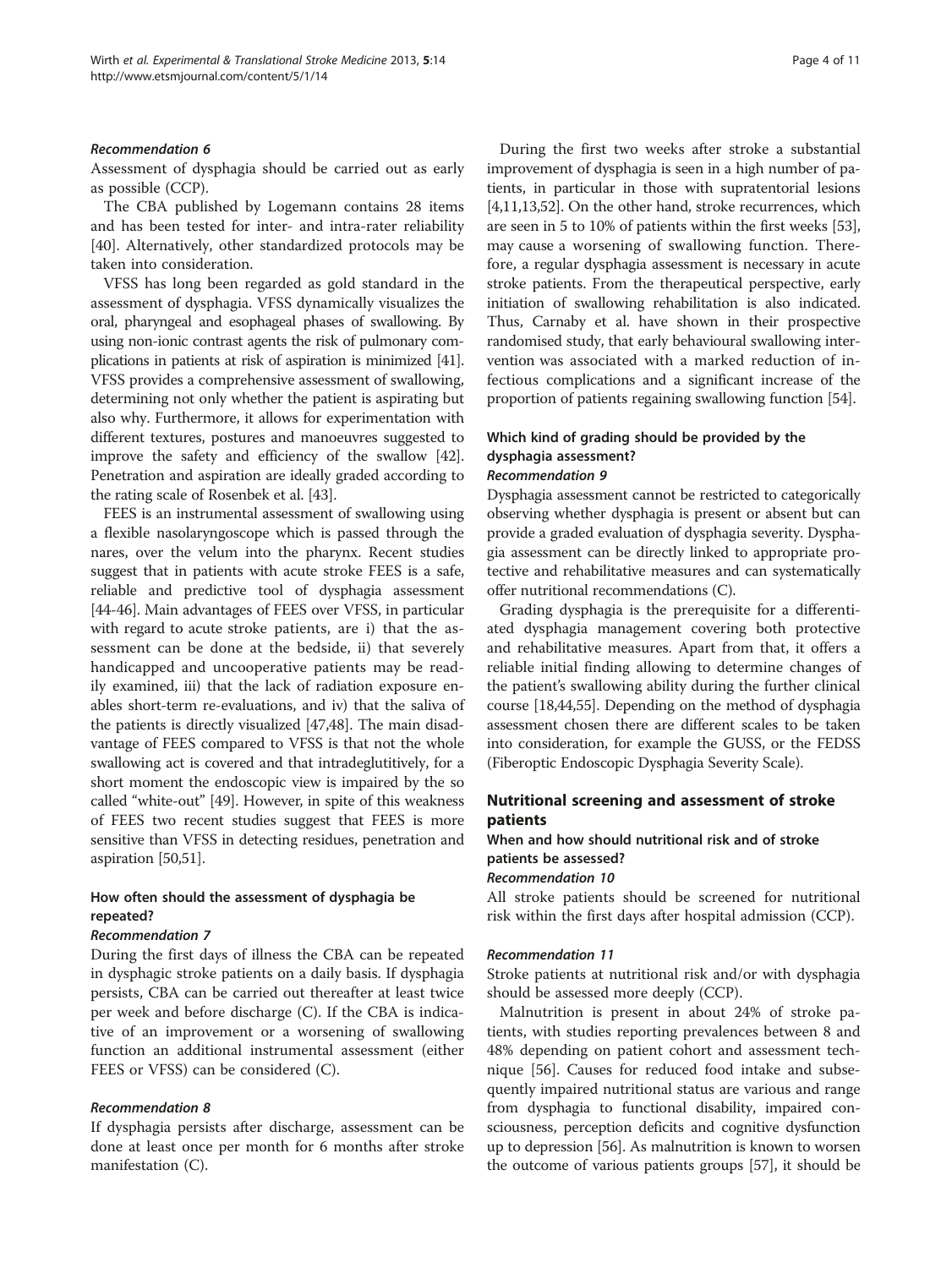screened for in stroke patients. The NRS 2002 is the most suitable screening tool for the acute situation of stroke patients, but other screening and assessment tools (i.e. MUST, MNA-LF, MNA-SF, SGA) may as well be applicable [[58,59](#page-9-0)].

#### Feeding strategies after stroke

#### In what kind of stroke patients can tube feeding improve prognosis?

Ten to thirty percent of all patients after acute stroke are tube fed during the initial phase. It is not yet clear which stroke patients will benefit from tube feeding. Stroke patients with a decreased level of consciousness, severe dysphagia or severe palsy are substantially handicapped in their food intake and are therefore at high risk for malnutrition and likely to benefit from tube feeding. The same is true for patients with severe pre-existing malnutrition.

The second part of the FOOD-trial, including 859 stroke patients, demonstrated a tendency towards a reduced mortality in dysphagic stroke patients by 5.8%  $(p = 0.09)$  in the group with early tube feeding, initiated within seven days after stroke [\[60,61](#page-9-0)]. It is a limitation of the study that patients were only included when the attending physician was unsure about the adequate nutrition therapy. Hence, patients with a clear indication for early tube feeding were not recruited. The results of this study indicate a potential benefit of an early initiation of tube feeding in such patients, but it remains unclear whether tube feeding may improve prognosis in stroke patients.

# Do patients with a decreased level of consciousness and mechanically ventilated stroke patients profit from tube feeding?

#### Recommendation 12

Patients with a decreased level of consciousness and mechanical ventilation often require enteral nutrition for a longer period of time and tube feeding can therefore start early (C).

There are no systematic trials investigating this issue. Since it is mandatory to artificially feed patients with a relevant decrease of consciousness, it only remains to be decided whether parenteral or enteral nutrition is superior. There are no systematic evaluations comparing parenteral and enteral nutrition in stroke patients. Based on data in other critical care patients, an advantage of tube feeding in stroke patients can be assumed [[62\]](#page-9-0) but an influence on mortality has not yet been proven [\[63](#page-9-0)].

#### Do patients with a presumably long lasting dysphagia profit from enteral nutrition via feeding tube? Recommendation 13

Patients with prolonged severe dysphagia anticipated to last for more than 7 days should receive tube feeding (CCP).

Patients with swallowing difficulties have a high risk for aspiration and aspiration pneumonia as well as for developing malnutrition. Aspiration pneumonia cannot be prevented by tube feeding in the acute phase after stroke [[39,64,65\]](#page-9-0). However, the rate of aspiration pneumonia does not increase during enteral nutrition [\[60](#page-9-0)]. Thus, the aspiration risk per se does not represent an indication for tube feeding. But patients with persistent dysphagia are also at risk of malnutrition. Since malnutrition worsens the prognosis and leads to an increased rate of complications, it should be avoided [\[66,67](#page-9-0)]. Therefore, patients at risk of prolonged dysphagia should be fed via tube.

#### When should nutrition therapy start in stroke patients with swallowing difficulties? Recommendation 14

Severe swallowing difficulties that do not allow sufficient oral food intake and are anticipated to persist for more than 1 week require early enteral nutrition via feeding tube (at least within 72 hours) (C).

From a practical point of view, it is not feasible to start tube feeding on the first day of treatment for most patients, especially in an uncertain situation with possible complications like cerebral hemorrhage or need of ventilation. On the other hand, an early start of enteral nutrition in acute disease does have several advantages: the barrier function of the gut mucosa is kept intact and bacterial translocation of gut-bacteria into the systemic blood flow is thus reduced, leading to less infectious complications with tube feeding compared to parenteral nutrition [\[68](#page-9-0)-[70](#page-9-0)].

The only randomized, controlled study evaluating timing of feeding in stroke patients was the "Early versus Avoid Trial" of the FOOD-study [\[60,61](#page-9-0)]. After randomisation tube feeding was either started as soon as possible or the placement of the tube was delayed for at least seven days. During this period fluid was given intravenously or subcutaneously. Whether enteral nutrition was given via a percutaneous endoscopic gastrostomy (PEG) or a nasogastric tube, was decided by the attending physician. The group of patients that started enteral nutrition within 7 days of admission had a reduction in mortality by 5.8%, which was not significant ( $p = 0.09$ ). As the proportion of patients surviving with poor outcome was greater in the group with early nutrition (defined as Rankin Score 4 or 5), it could be speculated that these patients with an "impaired outcome" would have died with a delayed start of nutrition. Pneumonia did not occur more often in patients that received early enteral nutrition. Because this single randomized study (FOOD-trial) has several methodological limitations, the recommendation is graded C.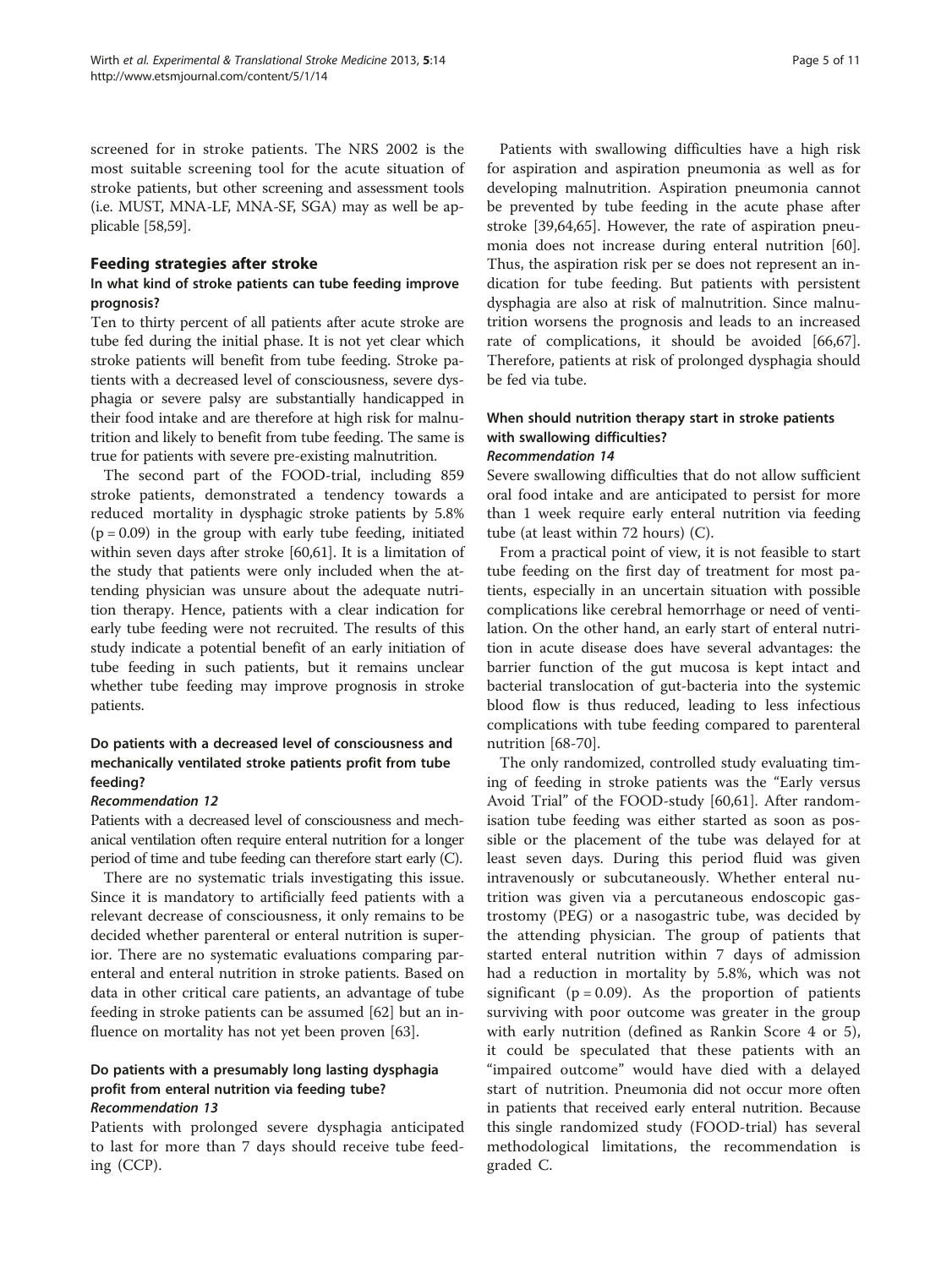#### Which route of enteral feeding should be preferred? What are the indications of a PEG or a nasogastric tube? Recommendation 15

If a sufficient oral food intake is not possible during the acute phase of stroke, enteral nutrition shall be preferably given via a nasogastric tube (A).

#### Recommendation 16

If enteral feeding is likely for a longer period of time (> 28 days), a PEG should be chosen and shall be placed in a stable clinical phase (after  $14 - 28$  days) (A).

#### Recommendation 17

Mechanically ventilated stroke patients should receive a PEG at an early stage (B).

#### Recommendation 18

If a nasogastric tube is repeatedly removed accidentally by the patient and if artificial nutrition will probably be necessary for more than 14 days, early placement of a PEG should be considered (B). A nasal loop (bridle) is an effective alternative in this situation (B).

Dysphagia due to ischemic cerebral insult resolves within 7–14 days in 73 – 86% of the cases [[13](#page-8-0)[,52,71](#page-9-0)]. It is therefore worthwhile to consider an access to enteral nutrition which is less invasive than percutaneous endoscopic gastrostomy at first. At present, only two prospective, randomized, controlled intervention studies exist that compare nasogastric tube feeding and PEG feeding after stroke.

In a study by Norton et al. that included 30 stroke patients, 16 patients who were assigned to the PEG-group, had a better nutritional status, lower mortality and shorter hospital stay after 6 weeks of intervention [[72](#page-9-0)].

In the FOOD-study no differences between PEG feeding and nasogastric tube feeding could be found regarding the endpoint "death after six months" in 321 dysphagic stroke patients [[60,61](#page-9-0)]. But patients with nasogastric tube feeding showed a significantly 7.8% lower risk of the combined end point "death and/or impaired functional status" when compared to patients with early PEG feeding after 6 months. In addition, there was an increase in pressure sores in the PEG-group  $(p = 0.04)$ .

In general, dislodgement of nasogastric tubes and by this poor enteral nutrition is a major concern. Two studies about nasal loops in stroke patients demonstrated that nasal loops are safe, well tolerated and effective at delivering full enteral nutrition [\[73,74](#page-9-0)]. A recent randomized controlled trial observed an increase of 17% mean volume of fluid and tube feed given in the nasal loop group without any differences in outcome after 3 months [[74](#page-9-0)].

A randomized study published in 2005 by Kostadima et al. reported that early nutrition (within 24 hours) via PEG in 41 mechanically ventilated patients with stroke or head injury was superior to feeding via nasogastric tube, as it was associated with a lower prevalence of ventilator-associated pneumonia [[75](#page-9-0)]. However, a significant difference in length of stay and mortality could not be found. Conclusions for the treatment of ventilated stroke patients can be drawn from this study, as stroke patients were represented with 61%. In particular in mechanically ventilated stroke patients, in whom prolonged artificial nutrition (> 14 days) is probable, early feeding via PEG should be preferred to nasogastric tube feeding, due to a lower rate of ventilation related pneumonia [[63,75](#page-9-0)].

Particular in stroke patients with unfavorable prognosis ethical considerations and supposed will should be considered intensively. In doubt, a semi-invasive nutrition with nasogastric tube feeding might be most appropriate as a potentially reversible first step. The indication for artificial nutrition should be reconsidered daily and in particular thoroughly reassessed before transfer to a nursing home or a palliative-care unit. Tube feeding may be terminated, if the medical indication no longer exists, most likely in a palliative situation. In patients with an uncertain prognosis, PEG-insertion should not be a criterion for the admittance to a rehabilitation ward or to a nursing home, especially not, if a nasogastric tube is well tolerated. The readers may be referred to the latest ESPEN-guidelines "Ethical and Legal Aspects of Enteral Nutrition" [[76\]](#page-9-0).

Due to the risk of internal pressure sores, small diameter nasogastric feeding tubes (8 French) should be used in stroke patients. Tubes with a greater diameter should only be placed, when a gastric decompression is necessary. The placement of a nasogastric tube should be done by trained and technically experienced medical staff. Due to the risk of misplacement, the correct position should be controlled before the application of tube feed. This can be done via x-ray or by the aspiration of gastric content and measurement of gastric pH [\[77](#page-9-0)]. A local standard for the control of correct tube placement should be developed in every hospital.

#### Does duodenal or jejunal tube placement reduces aspiration risk in stroke patients? Recommendation 19

Feeding tubes should be inserted preferably in a gastric position (B).

Gastric tube placement does not present a higher risk for aspiration pneumonia than duodenal or jejunal tube placement. Although this topic has not been investigated in stroke patients, present studies in other patient collectives have not found a significant advantage of postpyloric tube placement when compared to pre-pyloric placement [[78-81](#page-9-0)].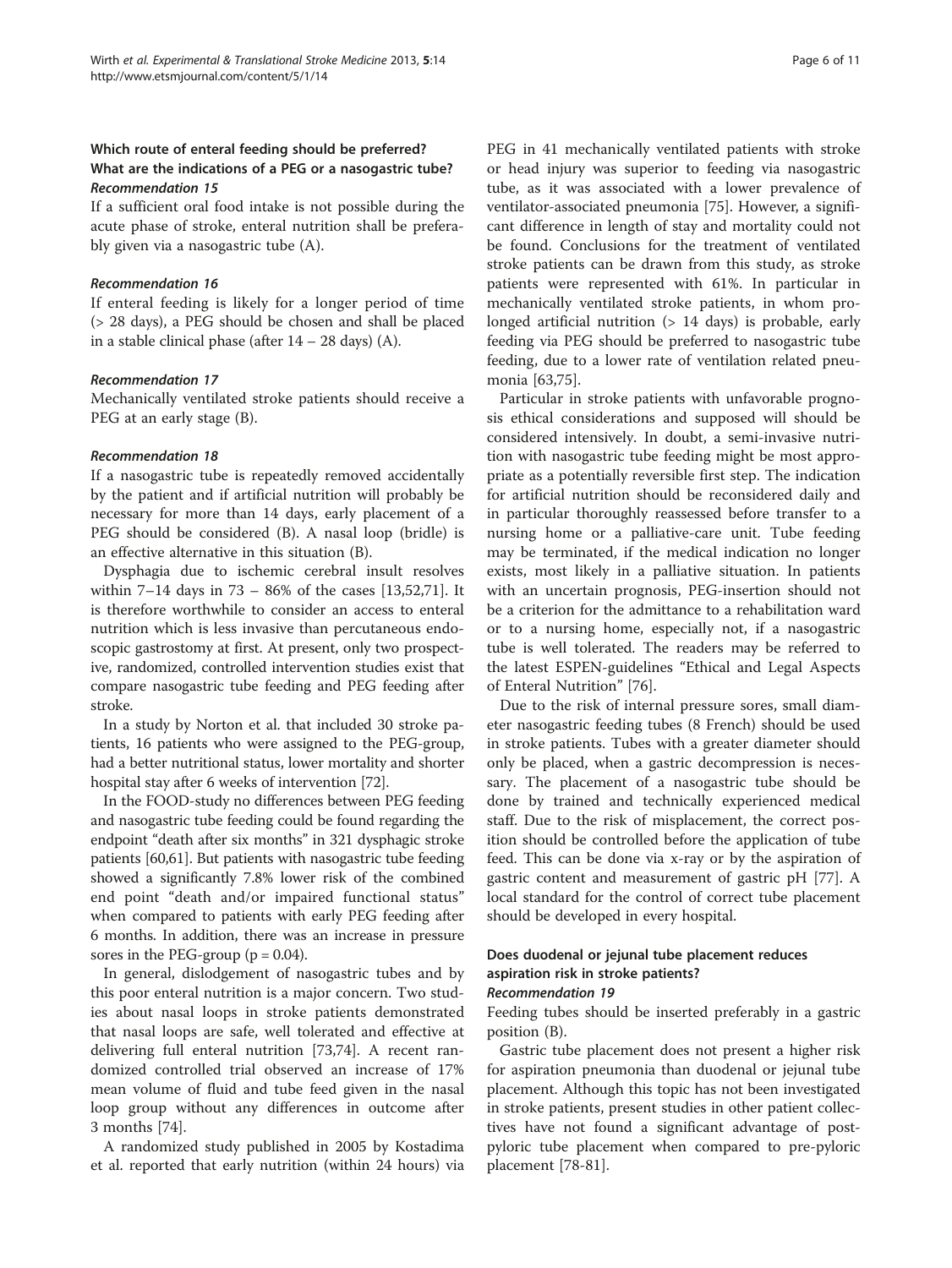#### Should tube feed be delivered continuously or as a bolus?

#### Recommendation 20

With a previous history of gastroesophageal reflux or when signs of gastroesophageal reflux with aspiration or a high risk of aspiration are present a continuous application of tube feed should be commenced. (B).

#### Recommendation 21

With jejunal or duodenal tube placement, a continuous application is indicated (CCP).

In stroke patients it has not been investigated yet whether or not a continuous feeding leads to lower complication rates or better treatment results. Only one retrospective study from 2002 in 152 patients with traumatic brain damage might be in some aspect transferable to the situation of stroke patients [\[82\]](#page-9-0). A significant advantage of continuous feeding concerning feed-tolerance (measured as residual volume >75 ml and bloating) (37.9 vs. 60.5%) and the total number of infectious complications (71.2 vs. 82.6%) was found. The prevalence of pneumonia was not significantly different. There were no differences in functional outcome or nutritional status.

When no risk factors (see above) are present, intermittent bolus application (6 times daily) for respectively 1 hour is just as safe. In particular, patients at high risk for tube dislocation, e.g. agitated patients, who are fed via a nasogastric tube, should be fed with a bolus application distributed in six portions and applied with a syringe. Thereby tube dislocation and following complications can be recognized early.

#### Should tube feeds be delivered with a feeding pump or by gravity?

#### Recommendation 22

In stroke patients tube feed should preferably be applied with a feeding pump (CCP).

No data exist regarding this topic in general patients and stroke patients. As dysphagic stroke patients are at significant risk for aspiration, a potentially uncontrolled delivery of tube feed by gravity should be avoided, as this may cause gastric overload and regurgitation with subsequent aspiration.

# Does nasogastric tube feeding interfere with swallowing training and rehabilitation?

#### Recommendation 23

Nasogastric tube feeding does not interfere with swallowing training. Therefore, dysphagia therapy shall start as early as possible also in tube-fed patients (A).

#### Recommendation 24

If there are symptoms of unexplained worsening of dysphagia, the pharyngeal tube position should be controlled endoscopically (B).

Three recent studies, with two of them in stroke patients, did not demonstrate a negative impact of nasogastric tube feeding on swallowing function [\[83-85](#page-10-0)]. Dysphagia therapy should therefore start as early as possible, in tube-fed as well as non tube-fed patients. Dziewas et al. demonstrated that in most cases of worsening of dysphagia with a nasogastric tube, this was due to misplacement with coiling of the tube in the pharynx [[84\]](#page-10-0). A reinsertion of the tube or even more favorable an endoscopic evaluation of the pharyngeal tube position is therefore recommended in this situation.

## Should tube-fed patients with dysphagic stroke be advised to have additional oral nutrition? Recommendation 25

The majority of conscious dysphagic stroke patients with tube feeding should have additional oral intake, according to the kind and severity of dysphagia (B).

There is some evidence that tube-fed patients with dysphagic stroke show higher rates of respiratory infections than orally fed patients [[3,](#page-8-0)[86\]](#page-10-0). However, it may be assumed that this is mainly due to higher severity of dysphagia leading to tube feeding. Even patients with nil by mouth have to swallow more than 500 ml of saliva per day and are by this at high risk for aspiration. As aspiration pneumonia is caused by the bacterial content of the saliva and not by the saliva itself [[87,88\]](#page-10-0), a strict oral hygiene has the potential of reducing respiratory infections [[89](#page-10-0),[90](#page-10-0)]. This concept is supported by a study of Gosney et al. that demonstrated a significant preventive effect of selective oral decontamination on the incidence of pneumonia in elderly dysphagic stroke patients [[91\]](#page-10-0). An equal effect of oral decontamination has been shown in the prevention of ventilation associated pneumonia [\[92\]](#page-10-0).

Although there are no studies in this field, numerous experts recommend minimal amounts of oral intake, such as ice chips in severely dysphagic patients, to promote oral hygiene and the swallowing ability itself. Often dysphagia is present only for certain textures. After thorough clinical or endoscopic evaluation of the safety of different textures, the patient should be fed orally with food of the "safe texture", to promote oral hygiene and swallowing rehabilitation.

### In which situation is parenteral nutrition indicated in stroke patients?

#### Recommendation 26

Parenteral nutrition is indicated, if enteral nutrition is contraindicated or not feasible (CCP).

#### Recommendation 27

Even in well-nourished patients supplemental parenteral nutrition should be performed if enteral nutrition cannot meet the nutritional needs for more than seven days (CCP).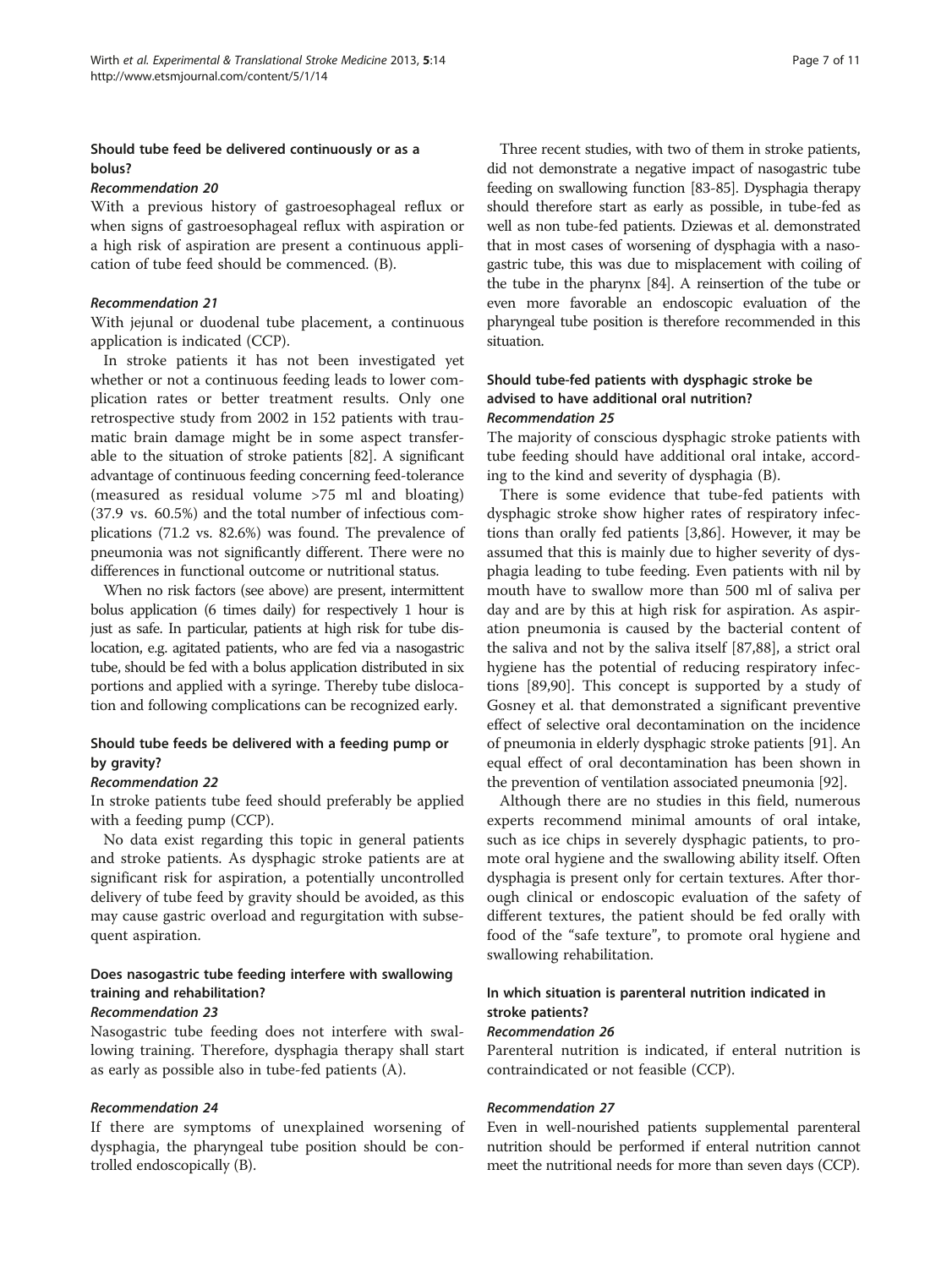#### Recommendation 28

If a sufficient hydration by oral or enteral nutrition is not possible, parenteral hydration should be applied immediately (CCP).

There are no data available about parenteral application of energy and nutrition in stroke patients. Indications should be made according to the guidelines on critically ill patients [\[62](#page-9-0)].

Some studies have shown inadequate fluid intake of dysphagic stroke patients being placed on an oral diet [[93,94\]](#page-10-0). Accordingly, the fluid intake of dysphagic stroke patients has to be monitored and supplemented, if necessary. This may be done with thickened drinks, intravenous and subcutaneous hydration [\[93](#page-10-0)-[95\]](#page-10-0). Especially in the acute phase, peripheral intravenous hydration is most adequate.

# Which patients should receive oral nutritional supplements (ONS, "Sip feeds")?

## Recommendation 29

Stroke patients, who are able to eat and who have been identified to be at risk of malnutrition, who are malnourished or who are at risk for pressure sores should receive oral nutritional supplements (B).

In the overall group of stroke patients without dysphagia, oral nutritional supplements do not improve survival or functional outcome. In elderly patients with malnutrition oral nutritional supplements do improve survival. This is probably also true for elderly malnourished stroke patients. In malnourished stroke patients during rehabilitation oral nutritional supplements can support functional recovery. In patients at risk for pressure sores oral nutritional supplements can reduce the rate of pressure sores. This is probably also true for stroke patients.

There are few studies on the effect of ONS in stroke patients. The largest study in this field is the FOOD-trial including 4023 patients [[96](#page-10-0)], which showed no significant influence of ONS on mortality or functional outcome in the entire study collective. However, in 119 undernourished patients who were treated with supplements, a tendency towards better outcome could be seen (mortality or need of assistance: OR 0.78; 95% CI 0.46- 1.35; p = 0.39). The data of this trial must be treated with caution as the assessment of nutritional status was not standardized (in 63% of patients only assessed by clinical observation). Furthermore, there were no objective inclusion criteria: patients were only included, when physicians were "uncertain" about the appropriate nutrition therapy and compliance and oral nutritional intake were not recorded. In some smaller studies in acute care and rehabilitation favorable effects of sip feeds on clinical outcome parameters such as functional status and length of stay could be observed [[97-99](#page-10-0)].

A meta-analysis by Milne et al. showed that supplementation reduced the risk of complications (OR 0.86, 95%-CI 0.75 to 0.99) in elderly hospitalized patients. Mortality was unchanged in the overall group, but significantly reduced by oral supplements in elderly hospitalized patients who were malnourished (RR 0.79; 95%-CI 0.64 to 0.97) [[100\]](#page-10-0).

In the FOOD-trial the risk for pressure sores was reduced in patients who received sip feeds, but missed significance ( $p = 0.05$ ) [\[96](#page-10-0)]. In other patient groups (patients who did not suffer from acute stroke) sip feeds were associated with a significant reduction (by 25%) in pressure sore development [\[101\]](#page-10-0). Extrapolating results from the food trial and meta-analyses [\[100,101](#page-10-0)] it is very likely that specific patient groups may profit from oral supplementation. This could be elderly stroke patients who are malnourished when falling ill, who do not show sufficient food intake or who have an increased risk of developing pressure ulcers.

# Is texture modified food or thickened fluid indicated in patients with dysphagia?

#### Recommendation 30

After assessment of the swallowing act (e.g. careful evaluation by the speech-language pathologists and/or videofluoroscopic or endoscopic examination) a texture modified diet and thickened fluids of a safe texture should be given to patients (CCP).

#### Recommendation 31

A dietician should be consulted and nutrition support should be initiated in cases of insufficient intake over a prolonged period of time (C).

In clinical practice textures of fluids and food are modified in order to reduce risk of aspiration, however, there is little research data [\[102-104](#page-10-0)]. In a small study in stroke patients Diniz et al. demonstrated that modification of diet texture and thickening of fluids can prevent aspiration in stroke patients [\[105](#page-10-0)]. However, patients on texture modified diets tend to have lower nutrient and fluid intakes than patients on a normal diet [[93,94](#page-10-0)].

Clinical or technical evaluation should be the basis for recommendation of the suitable consistency. Depending on the type and severity of the swallowing dysfunction, food should be offered in different consistencies from pureed to soft textures. Dry, stringy or crumbly foodstuff should be avoided as they impair bolus formation. Twophase food has shown to increase the risk of aspiration [[106\]](#page-10-0). Nectar- or honey thickened consistency of fluids may be helpful in the prevention of aspiration [\[107](#page-10-0)].

Studies have shown that patients with dysphagia have an increased risk for malnutrition when compared with patients with intact swallowing function [\[108\]](#page-10-0). Patients on texture modified diets have energy and protein intakes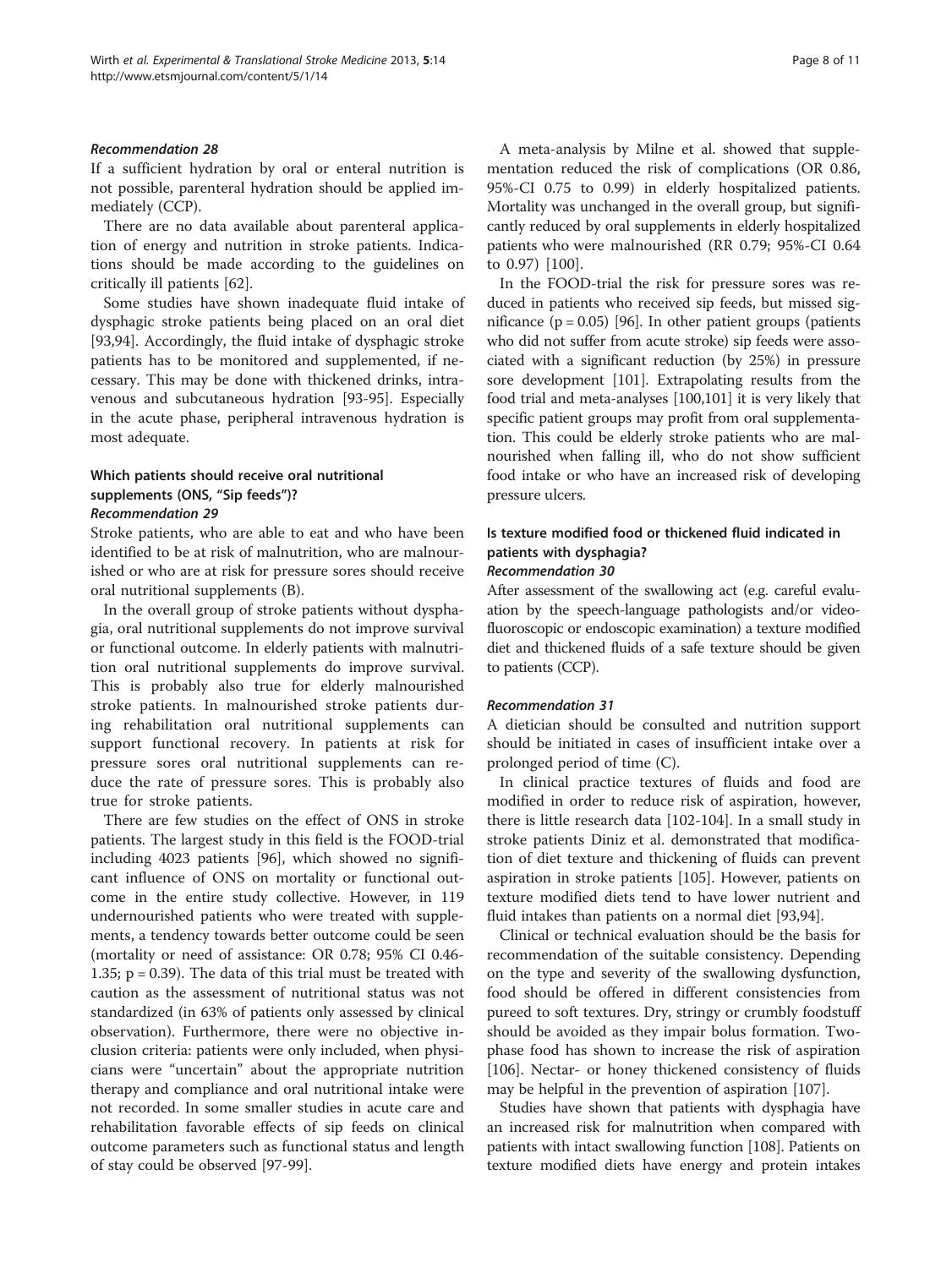<span id="page-8-0"></span>which are around 40% lower than that of patients on a normal diet [\[109\]](#page-10-0). The same is true for thickened fluids, with studies showing that patients do not meet their fluid requirements [\[93,94](#page-10-0)]. Therefore a modification of food texture or a thickening of fluids should only be used after assessment and be monitored by specialized staff (e.g. speech-language therapists and dietician).

#### Abbreviations

CBA: Clinical bedside assessment; FEES: Fiberendoscopic evaluation of swallowing; FOOD: Feed or ordinary diet; ONS: Oral nutritional supplements; PEG: Percutaneous endoscopic gastrostomy; VFSS: Video fluoroscopic swallowing study; WST: Water swallowing test.

#### Competing interests

Consultancy for a company: R. Dziewas, R. Wirth. Honoraria for lectures: R. Dziewas, C. Smoliner, T Warnecke, M. Jäger, A. Leischker, R. Wirth. Research grants: R. Dziewas, T Warnecke, R. Wirth.

#### Authors' contributions

RD, CS and RW have written this manuscript. AL, MJ and TW were active members of the guideline-working group "Clinical Nutrition in Neurology" and reviewed this manuscript. All authors read and approved the final manuscript.

#### Acknowledgements

\*DGEM Steering committee: Lochs H, Weimann A, Ockenga J, Bischoff SC, Sieber C, Adolph M.

#### Author details

<sup>1</sup>Department of Internal Medicine and Geriatrics, St. Marien-Hospital Borken, Am Boltenhof 7, D-46325 Borken, Germany. <sup>2</sup>Institute for Biomedicine of Aging (IBA), Chair of Geriatric Medicine, Friedrich-Alexander-University Erlangen-Nürnberg, Erlangen, Germany. <sup>3</sup>Department of Geriatrics, St. Vinzenz-Hospital, Dr.-Otto-Seidel-Strasse 31-33, D-46535 Dinslaken, Germany. 4 Department of Neurology, University Hospital Münster, D-48129 Münster, Germany. <sup>5</sup>Department of Internal Medicine, Oncology and Geriatrics, Alexianer-Hospital, Dießemer Bruch 81, D-47805 Krefeld, Germany.

#### Received: 12 November 2013 Accepted: 22 November 2013 Published: 1 December 2013

#### References

- 1. Hilker R, Poetter C, Findeisen N, Sobesky J, Jacobs A, Neveling M, Heiss WD: Nosocomial pneumonia after acute stroke - implications for neurological intensive care medicine. Stroke 2003, 34:975–981.
- 2. Holas MA, DePippo K, Reding MJ: Aspiration and relative risk of medical complications following stroke. Arch Neurol 1994, 51:1051–1053.
- 3. Kidd D, Lawson J, Nesbitt R, MacMahon J: The natural history and clinical consequences of aspiration in acute stroke. Q J Med 1995, 88:409–413.
- 4. Mann G, Dip PG, Hankey GJ, Cameron D: Swallowing function after stroke. Stroke 1999, 30:744–748.
- 5. Smithard DG, O'Neill PA, Park C, Morris J, Wyatt R, England R, Martin DF: Complications and outcome after acute stroke - does dysphagia matter? Stroke 1996, 27:1200–1204.
- Wang Y, Lim LLY, Heller RF, Fisher J, Levi C: A prediction model of 1-year mortality for acute ischemic stroke patients. Arch Phys Med Rehabil 2003, 84:1006–1011.
- 7. Martino R, Foley N, Bhogal S, Diamant N, Speechley M, Teasell R: Dysphagia after stroke - incidence, diagnosis, and pulmonary complications. Stroke 2005, 36:2756–2763.
- McCormick KA, Fleming B: Clinical practice guidelines. The Agency for Health Care Policy and Research fosters the development of evidencebased guidelines. Health Prog 1992, 73:30–34.
- 9. Leitlinien Regelwerk der AWMF. [http://www.awmf.org/leitlinien/awmf](http://www.awmf.org/leitlinien/awmf-regelwerk.html)[regelwerk.html.](http://www.awmf.org/leitlinien/awmf-regelwerk.html)
- 10. Leischker AH, Wirth R, Busch EW, Schlegel B, Hahn K, Kondrup J: Leitlinie "Enterale Ernährung bei Patienten mit Schlaganfall". Akt Ernaehr Med 2007, 32:330–346.
- 11. Barer D: The natural history and functional consequences of dysphagia after hemispheric stroke. J Neurol Neurosurg Psychiatry 1989, 52:236–241.
- 12. DePippo KL, Holas MA, Reding MJ: Validation of the 3-oz water swallow test for aspiration following stroke. Arch Neurol 1992, 49:1259–1261.
- 13. Gordon C, Langton-Hewer R, Wade D: Dysphagia in acute stroke. Br Med J 1987, 295:411–414.
- 14. Hinds NP, Wiles CM: Assessment of swallowing and referral to speech and language therapists in acute stroke. QJM 1998, 91:829-835.
- 15. Kidd D, Lawson J, Nesbitt R, MacMahon J: Aspiration in acute stroke: a clinical study with videofluoroscopy. QJM 1993, 86:825–829.
- 16. Odderson IR, Keaton JC, McKenna BS: Swallow management in patients with on an acute stroke pathway: quality is cost effective. Arch Phys Med Rehabil 1995, 76:1130–1133.
- 17. Wade D, Hewer RL: Motor loss and swallowing difficulty after stroke: frequency, recovery, and prognosis. Acta Neurol Scand 1987, 76:50–54.
- 18. Trapl M, Enderle P, Nowotny M, Teuschl Y, Matz K, Dachenhausen A, Brainin M: Dysphagia bedside screening for acute-stroke patients - the Gugging swallowing screen. Stroke 2007, 38:2948–2952.
- 19. Sellars C, Bowie L, Bagg J, Sweeney P, Miller H, Tilston J, Langhorne P, Stott DJ: Risk factors for chest infection in acute stroke. A prospective cohort study. Stroke 2007, 38:2284–2291.
- 20. Lakshminarayan K, Tsai AW, Tong X, Vazquez G, Peacock JM, George MG, Luepker RV, Anderson DC: Utility of dysphagia screening results in predicting poststroke pneumonia. Stroke 2010, 41:2849–2854.
- 21. Evans A, Perez I, Harraf F, Melbourn A, Steadman J, Donaldson N, Kalra L: Can differences in management processes explain different outcomes between stroke unit and stroke-team care? Lancet 2001, 358:1586–1592.
- 22. Hinchey JA, Shephard T, Furie K, Smith D, Wang D, Tonn S: Formal dysphagia screening protocols prevent pneumonia. Stroke 2005, 36:1972–1976.
- 23. Ramsey DJC, Smithard DG, Kalra L: Early assessments of dysphagia and aspiration risk in acute stroke patients. Stroke 2003, 34:1252–1257.
- 24. Bours GJ, Speyer R, Lemmens J, Limburg M, de Wit R: Bedside screening tests vs. videofluoroscopy or fiberoptic endoscopic evaluation of swallowing to detect dysphagia in patients with neurological disorders: a systematic review. J Adv Nurs 2009, 65:477–493.
- 25. Teramato S, Matsuse T, Fukuchi Y, Ouchi Y: Simple two-step swallowing provovation test for elderly patients with aspiration pneumonia. Lancet 1999, 353:1243.
- 26. Teramoto S, Fukuchi Y: Detection of aspiration and swallowing disorder in older stroke patiens: simple swallowing provovation test versus water swallowing test. Arch Phys Med Rehabil 2000, 81:1517–1519.
- 27. Warnecke T, Teismann I, Meimann W, Oelenberg S, Zimmermann J, Krämer C, Ringelstein EB, Schäbitz WR, Dziewas R: Assessment of aspiration risk in acute ischemic stroke - evaluation of the simple swallowing provocation test. J Neurol Neurosurg Psychiatry 2008, 79:312-314.
- 28. Zaidi NH, Smith HA, King SC, Park CL, O'Neill PA, Connolly MJ: Oxygen desaturation on swallowing as a potential marker of aspiration in acute stroke. Age Ageing 1995, 24:267–270.
- 29. Collins MJ, Bakheit AMO: Does pulse oximetry reliably detect aspiration in dysphagic stroke patients? Stroke 1997, 28:1773–1775.
- 30. Sellars C, Dunnet C, Carter R: A preliminary comparison of videofluoroscopy of swallow and pulse oximetry in the identification of aspiration in dysphagic patients. Dysphagia 1998, 13:82–86.
- 31. Lim SHB, Lieu PK, Phua SY, Seshadri R, Venketasubramanian N, Lee SH, Choo PWJ: Accuracy of bedside clinical methods compared with fiberoptic endoscopic examination of swallowing (FEES) in determing the risk of aspiration in acute stroke patients. Dysphagia 2001, 16:1–6.
- 32. Smith HA, Lee SH, O'Neill PA, Connolly MJ: The combination of bedside swallowing assessment and oxygen saturation monitoring of swallowing in acute stroke: a safe and humane screening tool. Age Ageing 2000, 29:495–499.
- 33. Leder SB: Use of arterial oxygen saturation, heart rate and blood pressure as indirect objective physiologic markers to predict aspiration. Dysphagia 2000, 15:201–205.
- 34. Colodny N: Comparison of dysphagics and nondysphagics on pulse oximetry during oral feeding. Dysphagia 2000, 15:68–73.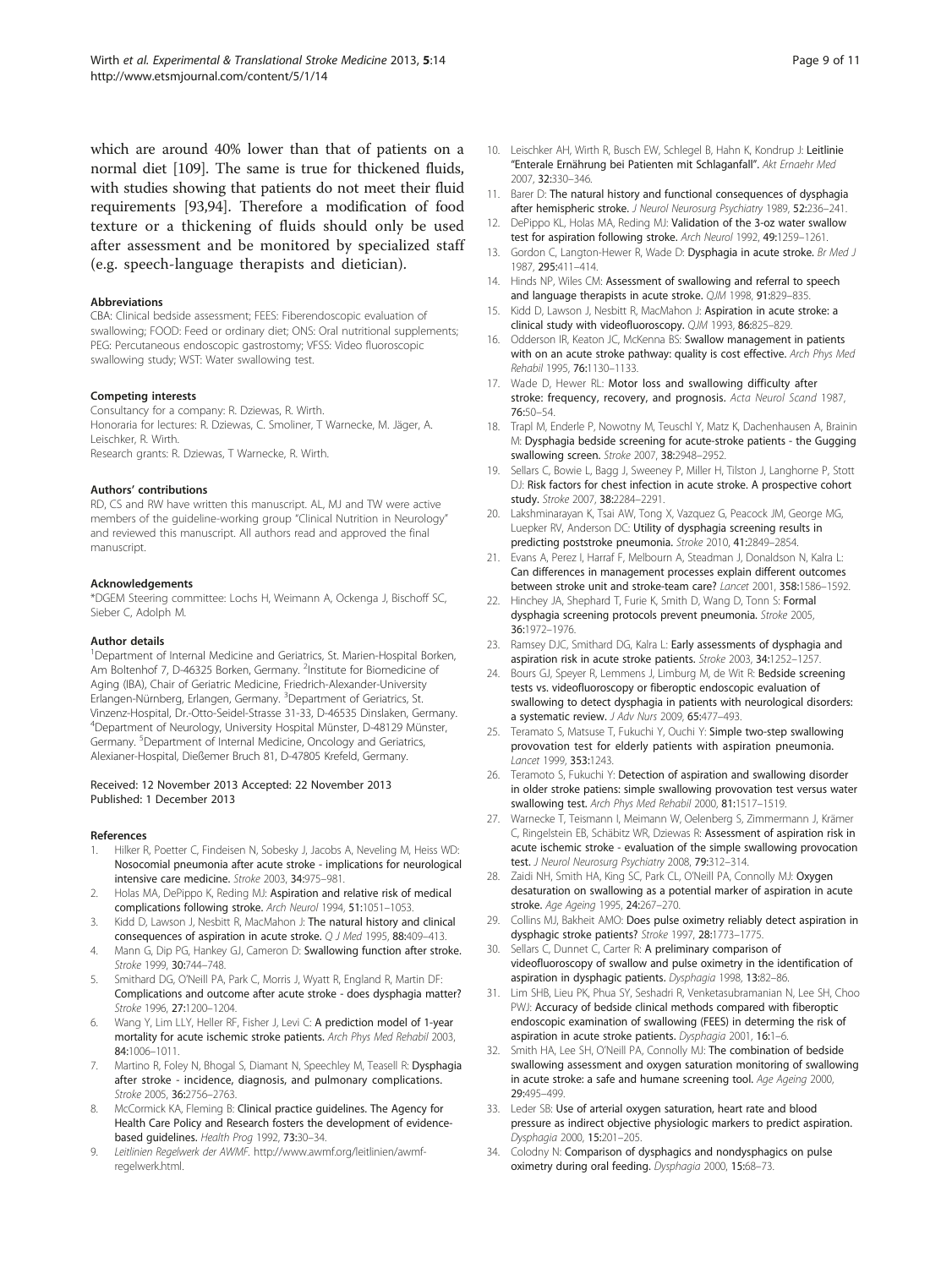- <span id="page-9-0"></span>35. Wang TG, Chang YC, Chen SY, Hsiao TY: Pulse oximetry does not reliably detect aspiration on videofluoroscopic swallowing study. Arch Phys Med Rehabil 2005, 86:730–734.
- 36. Ramsey DJC, Smithard DG, Kalra L: Can pulse oximetry or a bedside swallowing assessment be used to detect aspiration after stroke? Stroke 2006, 37:2984–2988.
- 37. Martino R, Pron G, Diamant N: Screening for oropharyngeal dysphagia in stroke. Dysphagia 2000, 15:19–30.
- 38. Falsetti P, Acciai C, Palilla R, Bosi M, Carpinteri F, Zingarelli A, Pedace C, Lenzi L: Oropharyngeal dysphagia after stroke: incidence, diagnosis, and clinical predictors in patients admitted to a neurohabilitation unit. J Stroke Cerebrovasc Dis 2009, 18:329–335.
- 39. Dziewas R, Ritter M, Schilling M, Konrad C, Oelenberg S, Nabavi DG, Stögbauer F, Ringelstein EB, Lüdemann P: Pneumonia in acute stroke patients fed by nasogastric tubes. J Neurol Neurosurg Psychiatry 2004, 75:852–856.
- 40. Logemann JA, Veis S, Colangelo L: A screening procedure for oropharyngeal dysphagia. Dysphagia 1999, 14:44–51.
- 41. Gmeinwieser J, Golder W, Lehner K, Bartels H: X-ray diagnosis of the upper gastrointestinal tract at risk for aspiration using a non-ionic iso-osmolar contrast medium. Rontgenpraxis 1988, 41:361–366.
- 42. Ekberg O, Olsson R: Dynamic radiology of swallowing disorders. Endoscopy 1997, 29:439–446.
- 43. Rosenbek JC, Robbins J, Roecker EB, Coyle JL, Wood JL: A penetrationaspiration scale. Dysphagia 1996, 11:93–98.
- 44. Dziewas R, Warnecke T, Oelenberg S, Teismann I, Zimmermann J, Kraemer C, Ritter M, Ringelstein EB, Schabitz WR: Towards a basic endoscopic assessment of swallowing in acute stroke - development and evaluation of a simple dysphagia score. Cerebrovasc Dis 2008, 26:41–47.
- 45. Warnecke T, Teismann I, Oelenberg S, Hamacher C, Ringelstein EB, Schabitz WR, Dziewas R: The safety of fiberoptic endoscopic evaluation of swallowing in acute stroke patients. Stroke 2009, 40:482–486.
- 46. Warnecke T, Ritter M, Kroger B, Oelenberg S, Teismann I, Heuschmann PU, Ringelstein EB, Nabavi DG, Dziewas R: Fiberoptic endoscopic dysphagia severity scale predicts outcome after acute stroke. Cerebrovasc Dis 2009, 28:283–289.
- 47. Langmore SE: Evaluation of oropharyngeal dysphagia: which diagnostic tool is superior? Curr Opin Otolaryngol Head Neck Surg 2003, 11:485–489.
- 48. Leder S, Sasaki CT, Burrell MI: Fiberoptic endoscopic evaluation of dysphagia to identify silent aspiration. Dysphagia 1998, 13:19–21.
- 49. Prosiegel M: Neurogene Dysphagie. In Leitlinien für die Diagnostik und Therapie in der Neurologie. Edited by Diener HC, Putzki N. Stuttgart: Georg Thieme Verlag; 2008.
- 50. Kelly AM, Leslie P, Beale T, Payten C, Drinnan MJ: Fibreoptic endoscopic evaluation of swallowing and videofluoroscopy: does examination type influence perception of pharyngeal residue severity? Clin Otolaryngol 2006, 31:425–432.
- 51. Kelly AM, Drinnan MJ, Leslie P: Assessing penetration and aspiration: how do videofluoroscopy and fiberoptic endoscopic evaluation of swallowing compare? Laryngoscope 2007, 117:1723–1727.
- 52. Smithard DG, O'Neill PA, England R, Park CL, Wyatt R, Martin DF: The natural history of dysphagia following a stroke. Dysphagia 1997, 12:188–193.
- 53. Kleindorfer D, Panagos P, Pancioli A, Khoury J, Kissela B, Woo D, Schneider A, Alwell K, Jauch E, Miller R, et al: Incidence and short-term prognosis of transient ischemic attack in a population-based study. Stroke 2005, 36:720–723.
- 54. Carnaby G, Hankey GJ, Pizzi J: Behavioural intervention for dysphagia in acute stroke: a randomised controlled trial. Lancet Neurol 2006, 5:31–37.
- 55. Ickenstein GW, Hofmayer A, Lindner-Pfleghar B, Pluschinski P, Riecker A, Schelling A, Prosiegel M: Standardisation of daignostic and therapeutic procedures for neurogenic oropharyngeal dysphagia (NOD). Neurol Rehabil 2009, 15:290–300.
- 56. Stratton R, Green CJ, Elia M: Disease-related malnutrition. An evidence based approach to treatment. CABI Publishing; 2003.
- 57. Norman K, Pichard C, Lochs H, Pirlich M: Prognostic impact of diseaserelated malnutrition. Clin Nutr 2008, 27:5-15.
- 58. Howard P, Jonkers-Schuitema C, Furniss L, Kyle U, Muehlebach S, Odlund-Olin A, Page M, Wheatley C: Managing the patient journey through enteral nutritional care. Clin Nutr 2006, 25:187–195.
- 59. Kondrup J, Allison SP, Elia M, Vellas B, Plauth M: ESPEN guidelines for nutrition screening 2002. Clin Nutr 2003, 22:415–421.
- 60. Dennis MS, Lewis SC, Warlow C: Effect of timing and method of enteral tube feeding for dysphagic stroke patients (FOOD): a multicentre randomised controlled trial. Lancet 2005, 365:764–772.
- 61. Dennis M, Lewis S, Cranswick G, Forbes J: FOOD: a multicentre randomised trial evaluating feeding policies in patients admitted to hospital with a recent stroke. Health Technol Assess 2006, 10:1–120. iii-iv, ix-x.
- 62. Kreymann KG, Berger MM, Deutz NE, Hiesmayr M, Jolliet P, Kazandjiev G, Nitenberg G, van den Berghe G, Wernerman J, Ebner C, et al: ESPEN Guidelines on Enteral Nutrition: Intensive care. Clin Nutr 2006, 25:210–223.
- 63. Braunschweig CL, Levy P, Sheean PM, Wang X: Enteral compared with parenteral nutrition: a meta-analysis. Am J Clin Nutr 2001, 74:534-542.
- 64. Finucane TE, Bynum JP: Use of tube feeding to prevent aspiration pneumonia. Lancet 1996, 348:1421–1424.
- 65. Mamun K, Lim J: Role of nasogastric tube in preventing aspiration pneumonia in patients with dysphagia. Singapore Med J 2005, 46:627-631.
- 66. Finestone HM, Greene-Finestone LS, Wilson ES, Teasell RW: Prolonged length of stay and reduced functional improvement rate in malnourished stroke rehabilitation patients. Arch Phys Med Rehabil 1996, 77:340–345.
- 67. Gariballa SE, Parker SG, Taub N, Castleden CM: Influence of nutritional status on clinical outcome after acute stroke. Am J Clin Nutr 1998, 68:275–281.
- 68. Kudsk KA, Croce MA, Fabian TC, Minard G, Tolley EA, Poret HA, Kuhl MR, Brown RO: Enteral versus parenteral feeding. Effects on septic morbidity after blunt and penetrating abdominal trauma. Ann Surg 1992, 215:503–511. discussion 511–503.
- 69. Moore FA, Feliciano DV, Andrassy RJ, McArdle AH, Booth FV, Morgenstein-Wagner TB, Kellum JM Jr, Welling RE, Moore EE: Early enteral feeding, compared with parenteral, reduces postoperative septic complications. The results of a meta-analysis. Ann Surg 1992, 216:172–183.
- 70. Gramlich L, Kichian K, Pinilla J, Rodych NJ, Dhaliwal R, Heyland DK: Does enteral nutrition compared to parenteral nutrition result in better outcomes in critically ill adult patients? A systematic review of the literature. Nutrition 2004, 20:843–848.
- 71. Peschl L, Zeilinger M, Munda W, Prem H, Schragel D: Percutaneous endoscopic gastrostomy–a possibility for enteral feeding of patients with severe cerebral dysfunctions. Wien Klin Wochenschr 1988, 100:314–318.
- 72. Norton B, Homer-Ward M, Long RG, Holmes GKT: A randomised prospective comparison of percutaneous endoscopic gastrostomy and nasogastric feeding after acute dysphagic stroke. BMJ 1996, 312:13–16.
- 73. Anderson MR, O'Connor M, Mayer P, O'Mahony D, Woodward J, Kane K: The nasal loop provides an alternative to percutaneous endoscopic gastrostomy in high-risk dysphagic stroke patients. Clin Nutr 2004, 23:501–506.
- 74. Beavan J, Conroy SP, Harwood R, Gladman JR, Leonardi-Bee J, Sach T, Bowling T, Sunman W, Gaynor C: Does looped nasogastric tube feeding improve nutritional delivery for patients with dysphagia after acute stroke? A randomised controlled trial. Age Ageing 2010, 39:624–630.
- 75. Kostadima E, Kaditis AG, Alexopoulos El, Zakynthinos E, Sfyras D: Early gastrostomy reduces the rate of ventilator-associated pneumonia in stroke or head injury patients. Eur Respir J 2005, 26:106-111.
- 76. Korner U, Bondolfi A, Buhler E, Macfie J, Meguid MM, Messing B, Oehmichen F, Valentini L, Allison SP: Ethical and legal aspects of enteral nutrition. Clin Nutr 2006, 25:196–202.
- 77. National Institute for Health and Clinical Excellence: Nutrition support in adults. Clinical guideline 2006, 32.
- Strong RM, Condon SC, Solinger MR, Namihas BN, Ito-Wong LA, Leuty JE: Equal aspiration rates from postpylorus and intragastric-placed small-bore nasoenteric feeding tubes: a randomized, prospective study. JPEN J Parenter Enteral Nutr 1992, 16:59–63.
- 79. Spain DA, DeWeese RC, Reynolds MA, Richardson JD: Transpyloric passage of feeding tubes in patients with head injuries does not decrease complications. J Trauma 1995, 39:1100–1102.
- 80. Jabbar A, McClave SA: Pre-pyloric versus post-pyloric feeding. Clin Nutr 2005, 24:719–726.
- 81. Lien HC, Chang CS, Chen GH: Can percutaneous endoscopic jejunostomy prevent gastroesophageal reflux in patients with preexisting esophagitis? Am J Gastroenterol 2000, 95:3439–3443.
- 82. Rhoney DH, Parker D Jr, Formea CM, Yap C, Coplin WM: Tolerability of bolus versus continuous gastric feeding in brain-injured patients. Neurol Res 2002, 24:613–620.